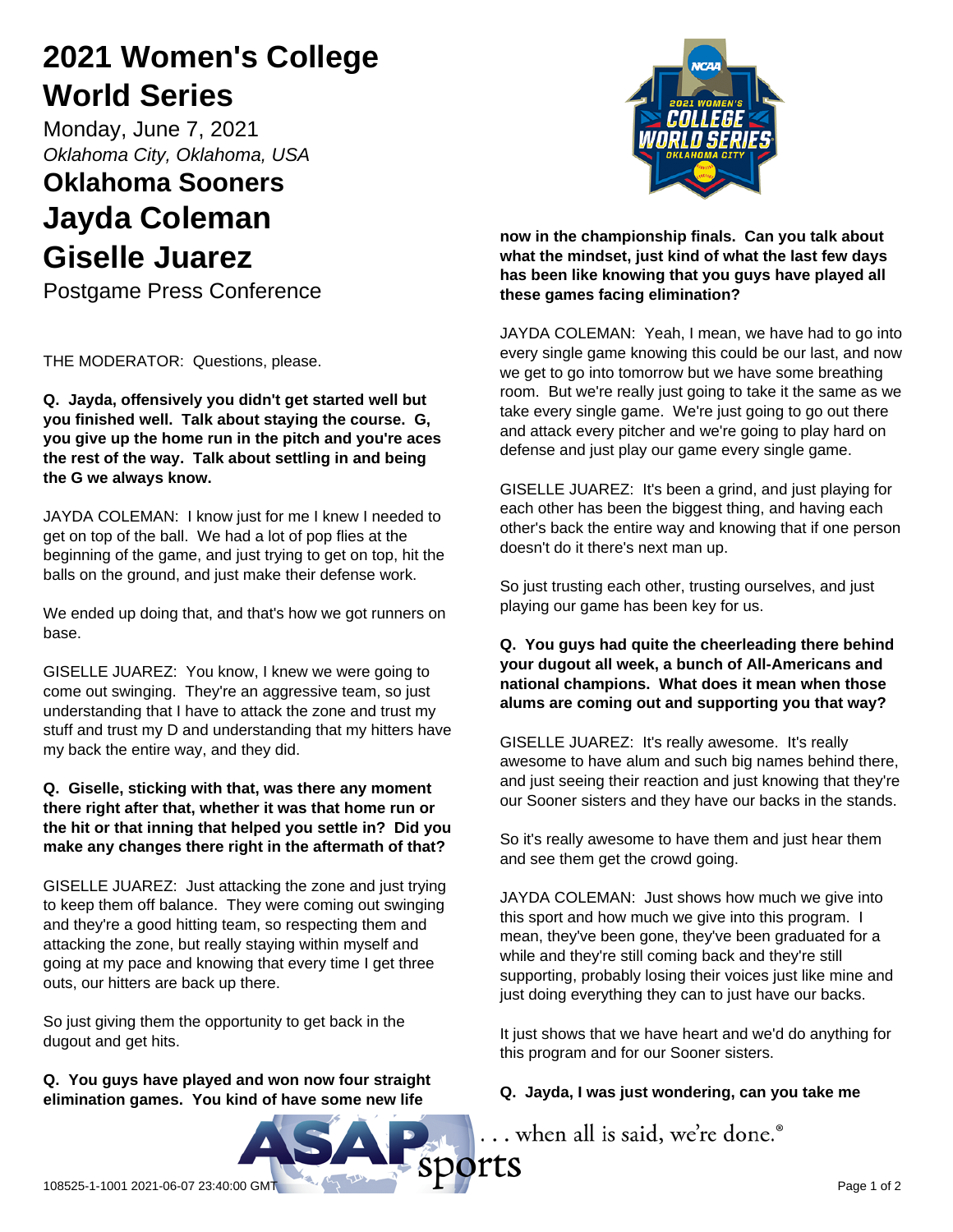### **through that fifth inning at-bat when you get the double, and how big was Mackenzie's double really just spark that inning?**

JAYDA COLEMAN: I think it was a big deal. I feel like the other pitcher, she was really trying to get out of the inning and I was so glad that Lou got us rolling and we kept going.

When I got that base hit I was so excited to look at my dugout and how hyped they were. Our whole stands get really hyped for us, and it was awesome.

**Q. Going back to last night, when did you guys first learn that you might not be playing the game last night and it might have been pushed to today? And then once you found that out for sure when Florida State won, how was that for you guys as far as being able to rest up knowing that you guys have had to play the next number of games to get back here?**

JAYDA COLEMAN: We knew about halfway into our warmup when Florida State won. We were already kind of ready to play. They're going to make us play, we're going to play regardless of what time it is, because we'll do anything to get on the field.

But realizing that we didn't have to play, we went back, did some mobility and was able to get some rest, and it was great. It was good to go to sleep before 10:00.

GISELLE JUAREZ: Agree with Jayda. I don't really know what else to say. She said it all.

**Q. I want to know how it feels to make it here. G, obviously you had to overcome injury, and to have your performance today I'm sure feels amazing. And Jayda, this is your first year and you're in the College World Series. What are you feeling right now?**

GISELLE JUAREZ: I'm really excited. We worked all year for this moment. To be one of two teams is amazing, and we've just got to keep playing our game and trusting each other. It feels amazing, but it's been a grind.

JAYDA COLEMAN: I'm honestly star struck right now. This has been my dream ever since I was 12 years old and committing to this University, and I'm just so excited. I can't wait to go out there with my sisters and just give all we've got and just give all of our heart to the game that we love, and hopefully it just goes our way.

**Q. I don't know if in the midst of your rally there against Alexander if you caught the crowd giving her a standing ovation as she got knocked out of the game.** 



### **Do you come away from your battle against her -- I take it you do respect her, but what kind of respect do you have for a competitor like that after what she went through this week?**

JAYDA COLEMAN: You have to give her all that respect. She worked her butt off this whole week and she's been grinding and grinding and grinding and we see the plays that she's been making. She had an amazing season. You respect the hard work and you respect the competition, and just today we won, but she had an amazing season, but she's very proud.

GISELLE JUAREZ: Game recognizes game, and she is a baller. I have mad respect for her, and she gave everything she had and I think it's really awesome that they did give her that standing ovation. She earned it. She deserves it. She's worked hard, and I think she's a competitor, and she did great this year.

... when all is said, we're done.®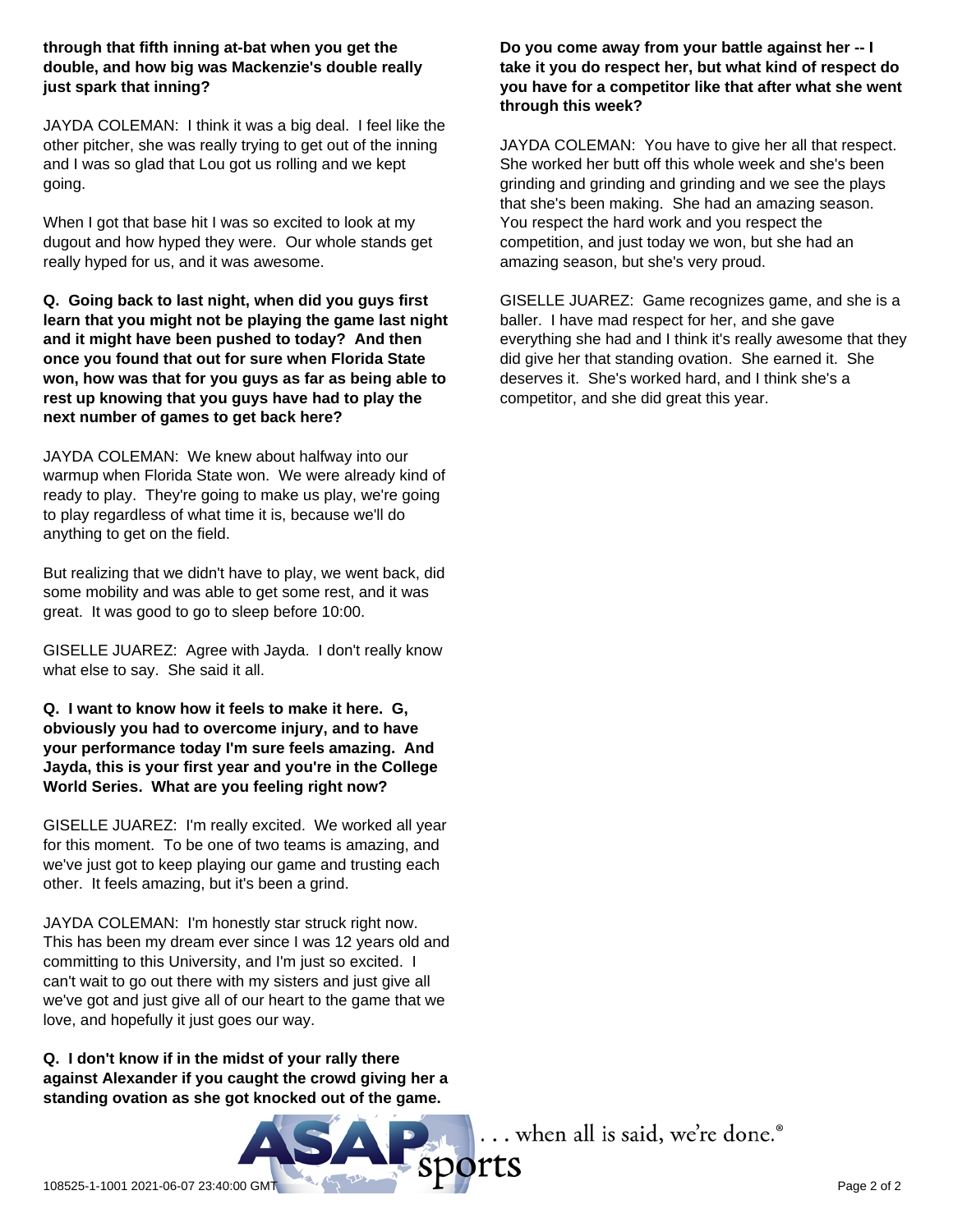# **2021 Women's College World Series**

Monday, June 7, 2021 *Oklahoma City, Oklahoma, USA*

### **Oklahoma Sooners Patty Gasso**

Postgame Press Conference

Oklahoma 7, James Madison 1

**Q. Patty, just wanted to ask you about this team winning four straight games coming out of the losers' bracket. I believe that's the first team that's ever done this that you've coached. How were they able to do that this week?**

PATTY GASSO: They don't want it to be over. I think every team feels that. It's just really important to try to play your best, and sometimes it works, sometimes it doesn't.

We've been in some tough situations before and they've handled it so well, so I think going through some adversity through the season and playing in some tough environments and tough situations has really groomed this team for this type of tournament.

### **Q. I had a question about Odicci Alexander of JMU. Obviously she got the standing ovation when she came out of the game. Your thoughts on her?**

PATTY GASSO: Yeah, wow. Just wow. We didn't know a lot about JMU. We haven't ever played them, not that I can remember in my years here at OU. What a competitor. She made us better. She made us work. She is outstanding.

Their coaching staff, outstanding, cool and calm, hardworking players. A real joy to watch, a real joy to play against. I certainly have tremendous respect for them and what they've done while they've been here.

Like I said, they made us better, and more than anything, I think they've brought a lot of fans into the fold of college softball. They were fun to root for, they were fun to watch. Odicci is an incredible pitcher, but just an incredible athlete.

Some of the players that she made I think forever will be in our minds just watching that squeeze play that she dove



and made that play on against Oklahoma State. She is just a great competitor. It was honestly an honor to play against her.

But I think singlehandedly James Madison made our sport better because they brought a lot of people in that wanted to watch them. I think that's the ultimate compliment I could give a coach and a program, and they were in.

### **Q. What do you think about JMU? You were just talking about how great it is for the sport. How great is it that East Coast softball can compete against everybody in this country?**

PATTY GASSO: Yeah, tremendous for the sport. Like I said, I am sure that they brought in thousands of fans, viewership-wise, and got them on their train, and that is tremendous. We love that for the sport. We love it for that part of the country, as well.

But the fans here, I mean, I'm watching the entire stadium applaud and honor that team and their pitcher when she walked off the field. Mad respect, but really just a fun team to watch. I'm sure that this is going to be a momentum builder for their program without question.

But I really do like their coaching staff. I think not a lot of talk about them, and I love the way they're calm, they call a great game, team plays hard for the coaches, as well.

It's been great for our sport, and we need more of that in the future.

### **Q. I was wondering if you could talk about the fourth inning, breaking through after the slow start offensively. How huge Nicole's at-bat was to lead off with a triple and for Virginia Johnson to come through with a big RBI to put you in front?**

PATTY GASSO: Yeah, it was really important for some of our players that haven't -- maybe we haven't talked too much about since we've been in the tournament, to see Nicole Mendes lead us off, I thought Jana Johns had some really quality at-bats today.

 $\ldots$  when all is said, we're done. $^\circ$